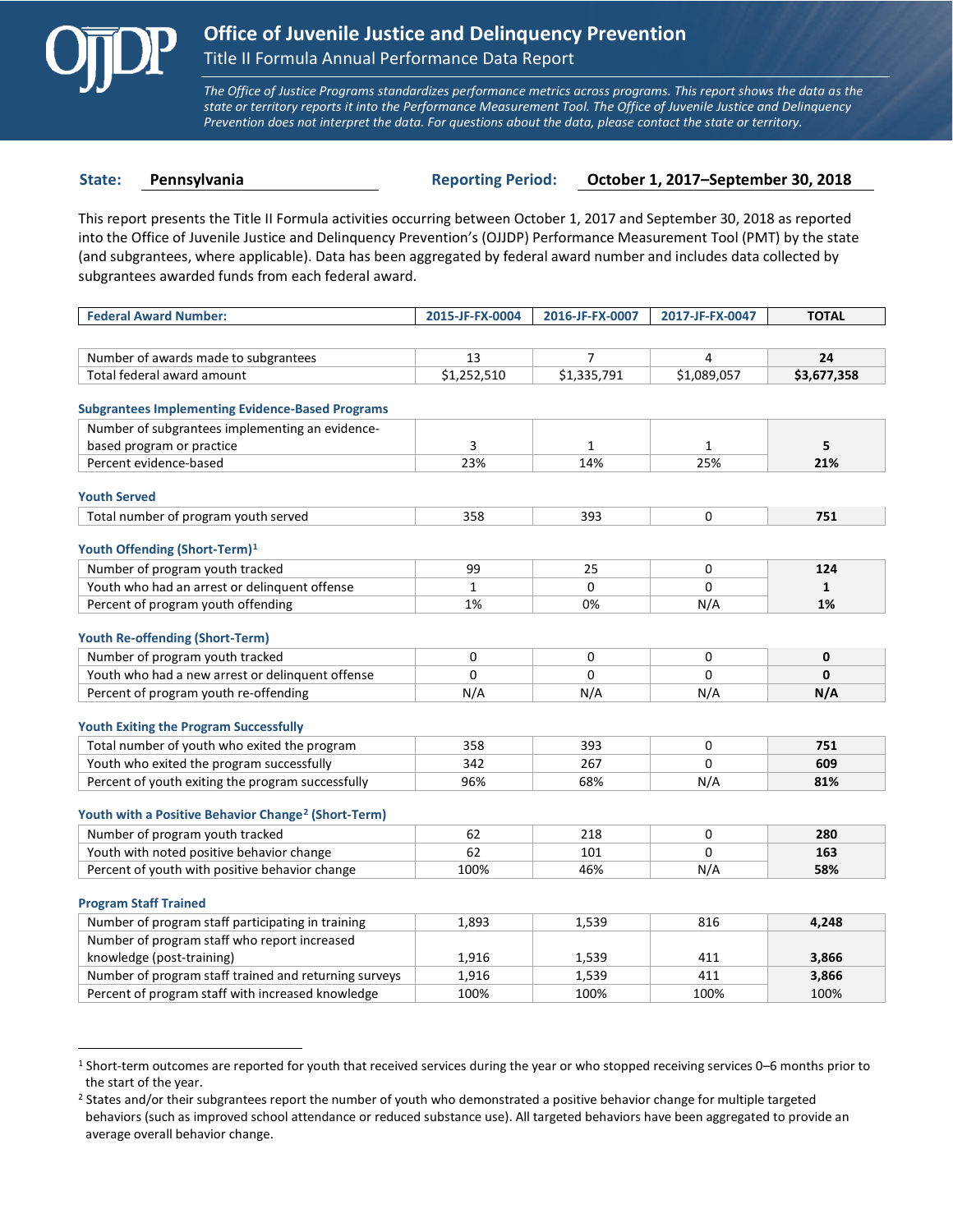# **Title II Formula Annual Performance Data Report**

# **Systems Improvement Activities**

| Number of Memorandum of Understandings developed |     |     |     |     |
|--------------------------------------------------|-----|-----|-----|-----|
| Number of program materials developed            | 109 | 105 | 100 | 314 |
| Number of planning activities conducted          | 55  |     | 78  | 194 |
| Number of program/agency policies or procedures  |     |     |     |     |
| created, amended, or rescinded                   | 37  |     | 32  |     |

# Purpose Area Allocations

OJJDP has defined 32 purpose areas that states may use their Title II funds to implement, either through subawards to local, public, and private agencies or through statewide programs. This section lists the funds allocated from each federal award to both subgrantee and statewide programs during the reporting period.<sup>[3](#page-1-0)</sup>

| <b>Purpose Area</b>                             | 2015-JF-FX-0004 | 2016-JF-FX-0007 | 2017-JF-FX-0047 | <b>TOTAL</b> |
|-------------------------------------------------|-----------------|-----------------|-----------------|--------------|
| 1. Aftercare/Reentry                            | \$0             | \$0             | \$0             | \$0          |
| 2. After School Programs                        | \$0             | \$0             | \$0             | \$0          |
| 3. Alternatives to Detention                    | \$0             | \$0             | \$0             | \$0          |
| 4. Child Abuse and Neglect                      | \$0             | \$0             | \$0             | \$0          |
| 5. Community-Based Programs and Services        | \$0             | \$0             | \$0             | \$0          |
| 6. Delinquency Prevention                       | \$203,706       | \$215,517       | \$144,022       | \$563,245    |
| 7. Gangs                                        | \$0             | \$0             | \$0             | \$0          |
| 8. Graduated and Appropriate Sanctions          | \$0             | \$0             | \$0             | \$0          |
| 9. Hate Crimes                                  | \$0             | \$0             | \$0             | \$0          |
| 10. Job Training                                | \$0             | \$0             | \$0             | \$0          |
| 11. Learning and Other Disabilities             | \$0             | \$0             | \$0             | \$0          |
| 12. Mental Health Services                      | \$0             | \$0             | \$0             | \$0          |
| 13. Mentoring, Counseling and Training Programs | \$0             | \$0             | \$0             | \$0          |
| 14. Positive Youth Development                  | \$0             | \$0             | \$0             | \$0          |
| 15. Probation                                   | \$0             | \$0             | \$0             | \$0          |
| 16. Protecting Juvenile Rights                  | \$0             | \$0             | \$0             | \$0          |
| 17. School Programs                             | \$0             | \$0             | \$0             | \$0          |
| 18. Substance and Alcohol Abuse                 | \$0             | \$0             | \$0             | \$0          |
| 19. Compliance Monitoring                       | \$603,342       | \$900,493       | \$355,378       | \$1,859,213  |
| 20. Deinstitutionalization of Status Offenders  | \$0             | \$0             | \$0             | \$0          |
| 21. Disproportionate Minority Contact           | \$394,538       | \$553,820       | \$162,378       | \$1,110,736  |
| 22. Diversion                                   | \$0             | \$0             | \$0             | \$0          |
| 23. Gender-Specific Services                    | \$0             | \$0             | \$0             | \$0          |
| 24. Indian Tribe Programs                       | \$0             | \$0             | \$0             | \$0          |
| 25. Indigent Defense                            | \$0             | \$0             | \$0             | \$0          |
| 26. Jail Removal                                | \$0             | \$0             | \$0             | \$0          |
| 27. Juvenile Justice System Improvement         | \$584,499       | \$464,034       | \$957,158       | \$2,005,691  |
| 28. Planning and Administration                 | \$125,251       | \$133,579       | \$108,905       | \$367,735    |
| 29. Reducing Probation Officer Caseloads        | \$0             | \$0             | \$0             | \$0          |
| 30. Rural Area Juvenile Programs                | \$0             | \$0             | \$0             | \$0          |
| 31. Separation of Juveniles from Adult Inmates  | \$0             | \$0             | \$0             | \$0          |
| 32. State Advisory Group (SAG) Allocation       | \$20,000        | \$20,000        | \$20,000        | \$60,000     |

<span id="page-1-0"></span><sup>&</sup>lt;sup>3</sup> The dollars shown are an estimate of total funds allocated for activities conducted for each purpose area. The PMT is not a grants management system and does not collect data on actual expenditures. For actual expenditures, please refer to the Office of Justice Programs Grants Management System (GMS).

 $\overline{a}$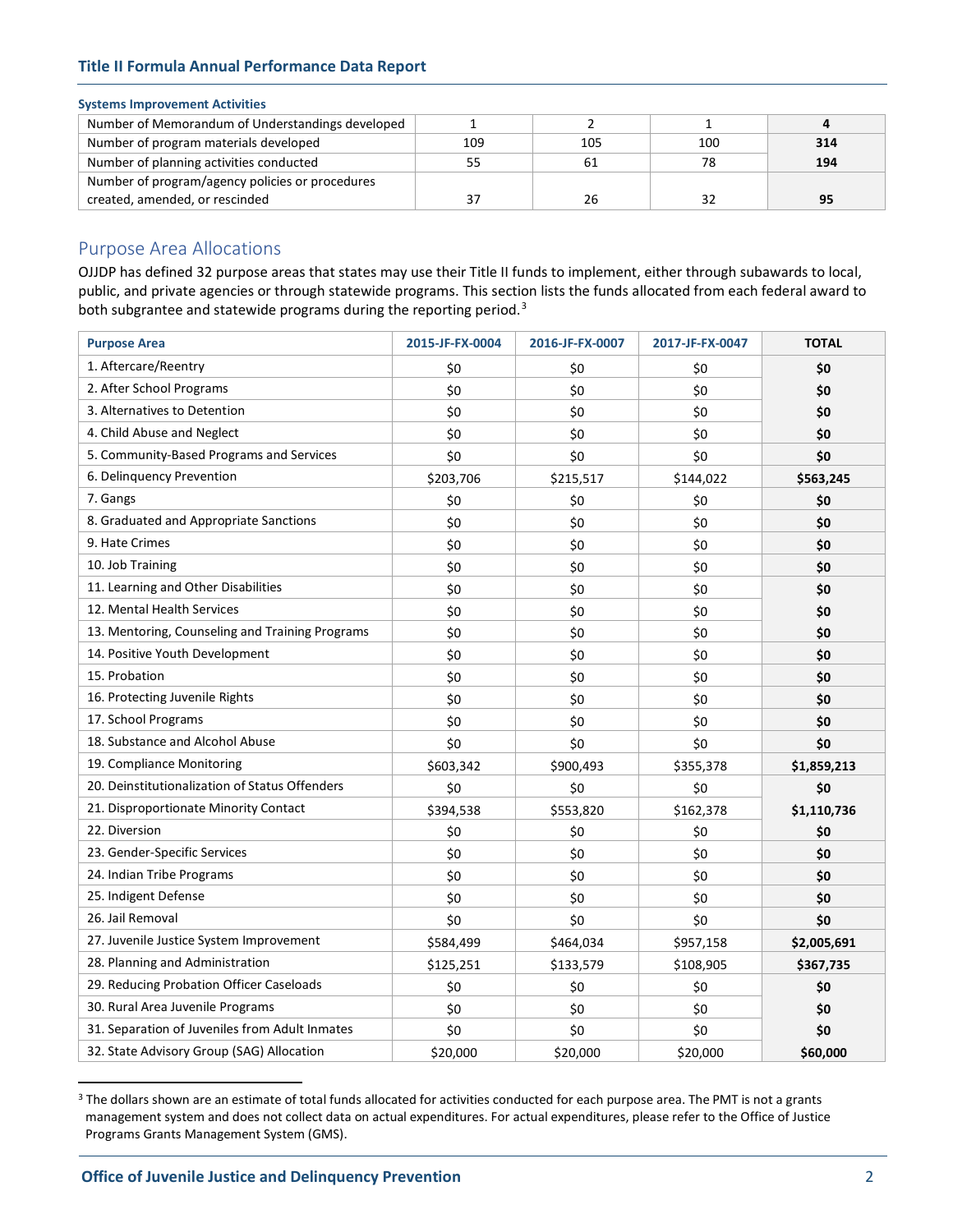# Subgrantee Information

**Arbor Pla** 

This section lists all the local, tribal, and community-based organizations receiving a subaward from the state, the subaward amount, and the purpose area the funds were allocated towards.<sup>[4](#page-2-0)</sup>

|                          | 2015-JF-FX-0004           | 2016-JF-FX-0007 | 2017-JF-FX-0047 |  |
|--------------------------|---------------------------|-----------------|-----------------|--|
|                          |                           |                 |                 |  |
| <b>Theor Place, Inc.</b> |                           |                 |                 |  |
| Subaward Number          | 26310                     | N/A             | N/A             |  |
| <b>Subaward Amount</b>   | \$12.421                  | N/A             | N/A             |  |
|                          | Disproportionate Minority |                 |                 |  |
| Program Area Allocation  | Contact                   | N/A             | N/A             |  |

Contact N/A N/A N/A

#### **Coatesville Community Development Corporation**

| Subaward Number         | 26379                     | N/A | N/A |
|-------------------------|---------------------------|-----|-----|
| Subaward Amount         | \$11.050                  | N/A | N/A |
|                         | Disproportionate Minority |     |     |
| Program Area Allocation | Contact                   | N/A | N/A |

### **Crispus Attucks Community Center**

| Subaward Number         | 26378                     | 26378                     | N/A |
|-------------------------|---------------------------|---------------------------|-----|
| Subaward Amount         | \$15.184                  | \$3.393                   | N/A |
| Program Area Allocation | Disproportionate Minority | Disproportionate Minority |     |
|                         | Contact                   | Contact                   | N/A |

#### **Defender Association of Philadelphia**

| Subaward Number         | N/A | 27545                     | N/A |
|-------------------------|-----|---------------------------|-----|
| Subaward Amount         | N/A | \$180.541                 | N/A |
| Program Area Allocation |     | Disproportionate Minority |     |
|                         | N/A | Contact                   | N/A |

#### **Family Services of Montgomery County**

| Subaward Number         | 26312                     | N/A | N/A |
|-------------------------|---------------------------|-----|-----|
| Subaward Amount         | \$18.744                  | N/A | N/A |
| Program Area Allocation | Disproportionate Minority |     |     |
|                         | Contact                   | N/A | N/A |

## **Indiana University of Pennsylvania**

| Subaward Number         | N/A | N/A | 29017                     |
|-------------------------|-----|-----|---------------------------|
| Subaward Amount         | N/A | N/A | \$18.356                  |
| Program Area Allocation |     |     | Disproportionate Minority |
|                         | N/A | N/A | Contact                   |

## **Luzerne County Chief Executive Officer**

| Subaward Number         | 26263                     | N/A | N/A |
|-------------------------|---------------------------|-----|-----|
| Subaward Amount         | \$544                     | N/A | N/A |
| Program Area Allocation | Disproportionate Minority |     |     |
|                         | Contact                   | N/A | N/A |

#### **Luzerne County Commissioners**

 $\overline{a}$ 

| Subaward Number         | N/A | 26263                     | N/A |
|-------------------------|-----|---------------------------|-----|
| Subaward Amount         | N/A | \$10.494                  | N/A |
| Program Area Allocation |     | Disproportionate Minority |     |
|                         | N/A | Contact                   | N/A |

<span id="page-2-0"></span><sup>&</sup>lt;sup>4</sup> The report does not include subgrantees who were not operational (e.g., did not provide services or expend grant funds) during the year or did not complete data entry in the PMT.